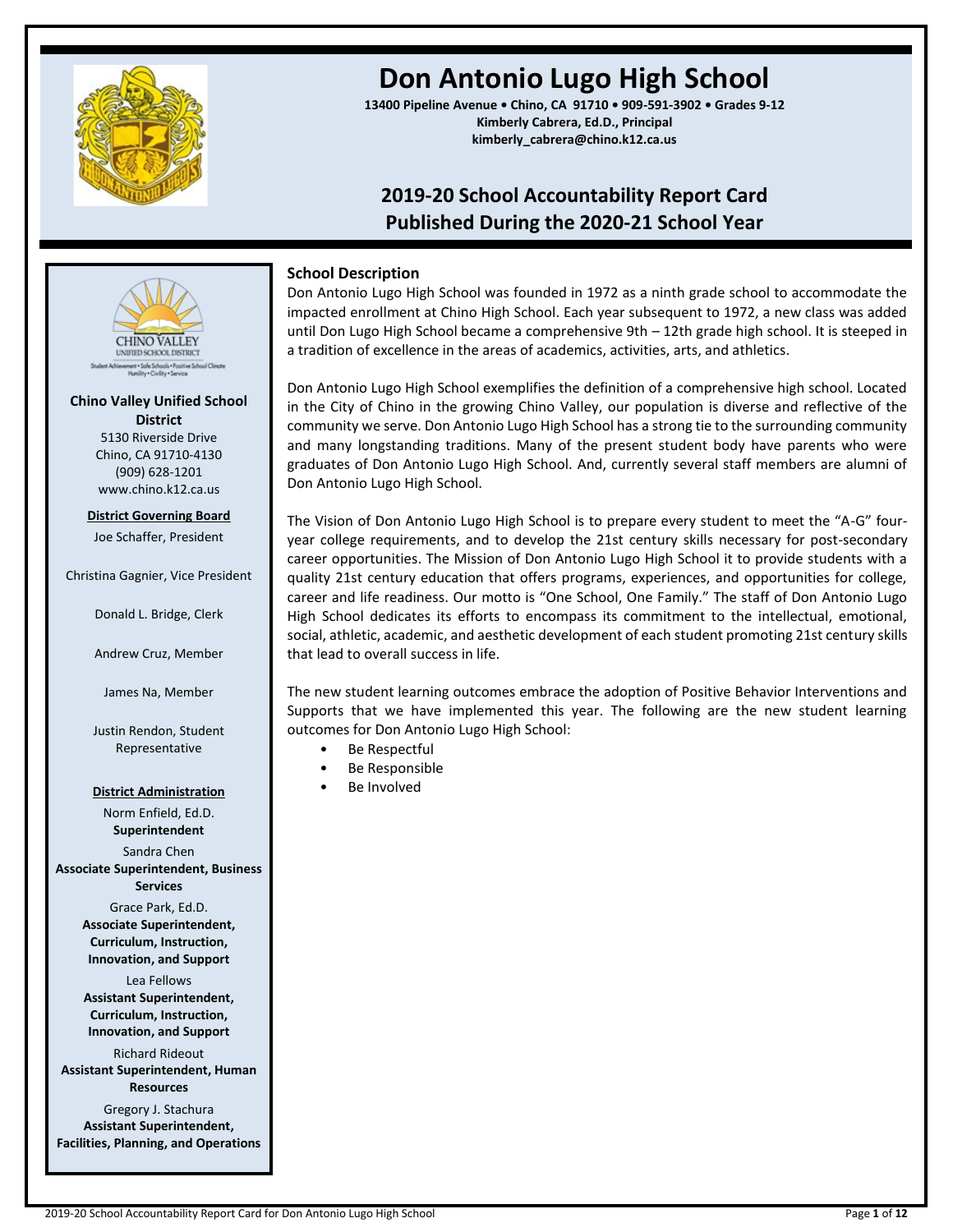### **About the SARC**

By February 1 of each year, every school in California is required by state law to publish a School Accountability Report Card (SARC). The SARC contains information about the condition and performance of each California public school. Under the Local Control Funding Formula (LCFF) all local educational agencies (LEAs) are required to prepare a Local Control and Accountability Plan (LCAP), which describes how they intend to meet annual school-specific goals for all pupils, with specific activities to address state and local priorities. Additionally, data reported in an LCAP is to be consistent with data reported in the SARC.

- For more information about SARC requirements and access to prior year reports, see the California Department of Education (CDE) SARC web page at [https://www.cde.ca.gov/ta/ac/sa/.](https://www.cde.ca.gov/ta/ac/sa/)
- For more information about the LCFF or the LCAP, see the CDE LCFF webpage a[t https://www.cde.ca.gov/fg/aa/lc/.](https://www.cde.ca.gov/fg/aa/lc/)
- For additional information about the school, parents/guardians and community members should contact the school principal or the district office.

#### **2019-20 Student Enrollment by Grade Level**

| <b>Grade Level</b>      | <b>Number of Students</b> |
|-------------------------|---------------------------|
| Grade 9                 | 436                       |
| Grade 10                | 424                       |
| Grade 11                | 416                       |
| Grade 12                | 386                       |
| <b>Total Enrollment</b> | 1,662                     |

#### **2019-20 Student Enrollment by Group**

| <b>Group</b>                           | <b>Percent of Total Enrollment</b> |
|----------------------------------------|------------------------------------|
| <b>Black or African American</b>       | 1.6                                |
| Asian                                  | 2.6                                |
| Filipino                               | 1                                  |
| <b>Hispanic or Latino</b>              | 80.8                               |
| Native Hawaiian or Pacific Islander    | 0.1                                |
| White                                  | 11.8                               |
| <b>Two or More Races</b>               | 1.2                                |
| <b>Socioeconomically Disadvantaged</b> | 68.2                               |
| <b>English Learners</b>                | 8.1                                |
| <b>Students with Disabilities</b>      | 16.1                               |
| <b>Foster Youth</b>                    | 0.4                                |
| <b>Homeless</b>                        | 10.2                               |

### **A. Conditions of Learning**

#### **State Priority: Basic**

The SARC provides the following information relevant to the State priority: Basic (Priority 1):

- Degree to which teachers are appropriately assigned and fully credentialed in the subject area and for the pupils they are teaching;
- Pupils have access to standards-aligned instructional materials; and
- School facilities are maintained in good repair

| Teacher Credentials for Don Antonio Lugo High   18-19   19-20   20-21 |       |      |     |
|-----------------------------------------------------------------------|-------|------|-----|
| <b>With Full Credential</b>                                           | 76.25 | - 77 | -75 |
| <b>Without Full Credential</b>                                        |       |      |     |
| Teaching Outside Subject Area of Competence                           |       |      |     |

| <b>Teacher Credentials for Chino Valley Unified</b> | 18-19 | 19-20 20-21 |      |
|-----------------------------------------------------|-------|-------------|------|
| <b>With Full Credential</b>                         |       |             | 1134 |
| <b>Without Full Credential</b>                      |       |             | 10   |
| Teaching Outside Subject Area of Competence         |       |             |      |

**Teacher Misassignments and Vacant Teacher Positions at Don Antonio Lugo High School**

| <b>Indicator</b>                 | 18-19 | $19-20$ | $20 - 21$ |
|----------------------------------|-------|---------|-----------|
| Teachers of English Learners     |       |         |           |
| Total Teacher Misassignments*    |       |         |           |
| <b>IVacant Teacher Positions</b> |       |         |           |

Note: "Misassignments" refers to the number of positions filled by teachers who lack legal authorization to teach that grade level, subject area, student group, etc. \*Total Teacher Misassignments includes the number of Misassignments of Teachers of English Learners.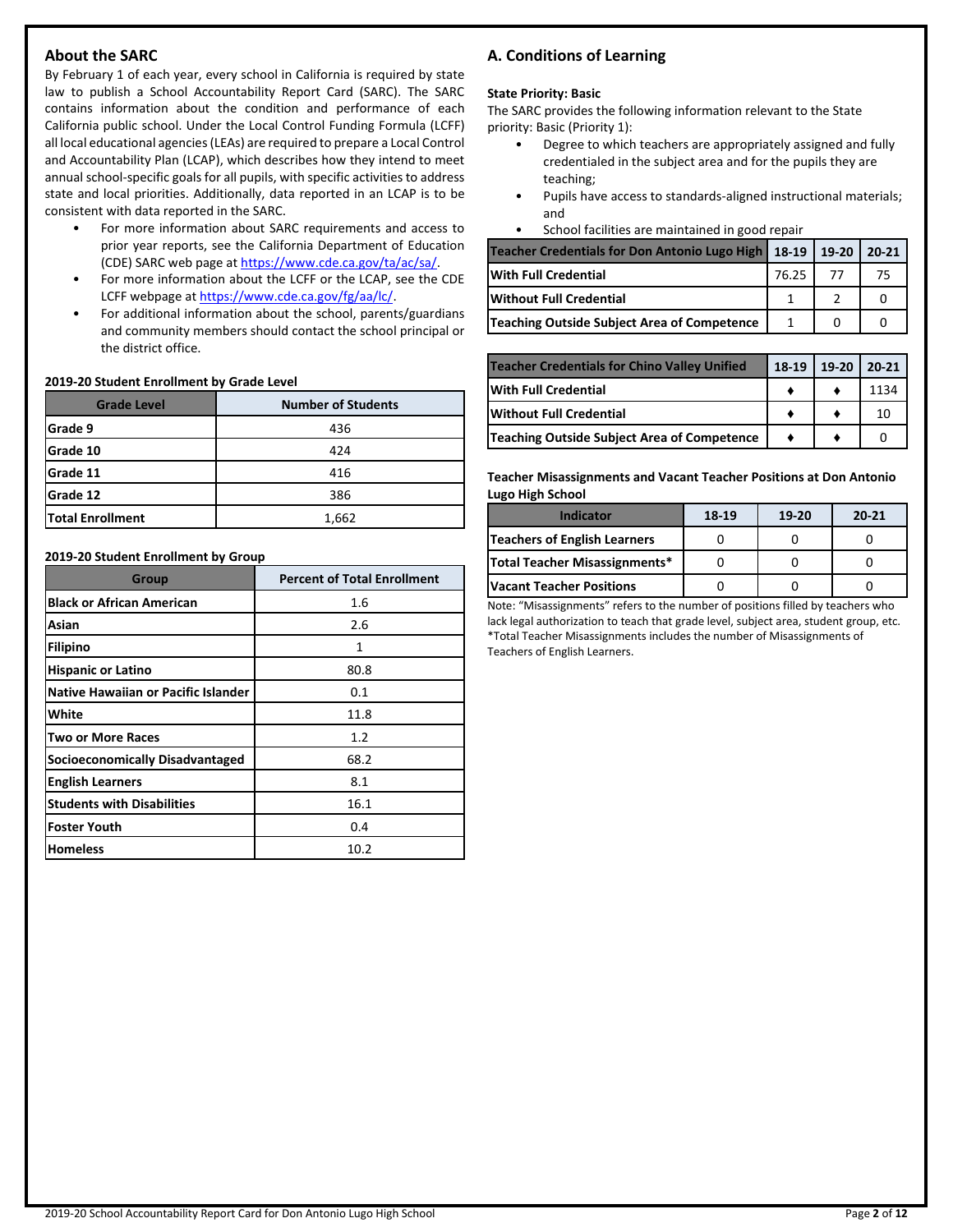### **Quality, Currency, Availability of Textbooks and Instructional Materials (School Year 2020-21)**

On October 1, 2020, the Chino Valley Unified School District's (CVUSD) Board of Education held a public hearing to certify the extent to which textbooks and instructional materials have been provided to students. The Board of Education adopted Resolution 2020/2021-15 which certifies as required by Education Code 60119 that (1) sufficient textbooks and instructional materials have been provided to each student, including English learners, that are aligned to the academic content standards and consistent with the cycles and context of the curriculum frameworks in the following subjects: history/social science, mathematics, reading/language arts, and science, (2) sufficient textbooks or instructional materials were provided to each pupil enrolled in foreign language and/or health classes, (3) laboratory equipment was available for science laboratory classes offered in grades 9-12, inclusive.

Textbooks and instructional materials are provided for each student for use in class and to take home. It was determined that each pupil in each school has sufficient textbooks and instructional materials that are aligned to the academic content standards in the core subject areas for the 2020/2021 school year. Additionally, sufficient textbooks and/or instructional materials were provided to each pupil for visual and performing arts.

### **Textbooks and Instructional Materials Year and month in which data were collected: October 2020**

| <b>Core Curriculum Area</b>  | <b>Textbooks and Instructional Materials/Year of Adoption</b>                                                                                                                                                                                                                                                                                                                                                                                                                                                                                                                                                                                                                                                                                                                                                                                                                                                                                                                                                                                                                                                                                                                                             |
|------------------------------|-----------------------------------------------------------------------------------------------------------------------------------------------------------------------------------------------------------------------------------------------------------------------------------------------------------------------------------------------------------------------------------------------------------------------------------------------------------------------------------------------------------------------------------------------------------------------------------------------------------------------------------------------------------------------------------------------------------------------------------------------------------------------------------------------------------------------------------------------------------------------------------------------------------------------------------------------------------------------------------------------------------------------------------------------------------------------------------------------------------------------------------------------------------------------------------------------------------|
| <b>Reading/Language Arts</b> | 9-12 Pearson: My Perspectives English Language Arts (Adopted: 2019)<br>12 Prentice Hall: An Introduction to Fiction, Poetry, and Drama, 9TH Edition English/Language Arts for grade 12<br>(Adopted: 2005)<br>12 California State University: Expository Reading and Writing 2, 2ND Edition (Adopted: 2013)<br>9-12 Houghton Mifflin; Read 180 (Adopted: 2011)<br>9-12 Bedford/Saint Martin's: The Language of Composition (Adopted: 2019)<br>The textbooks listed are from most recent adoption:<br>Yes                                                                                                                                                                                                                                                                                                                                                                                                                                                                                                                                                                                                                                                                                                   |
|                              | Percent of students lacking their own assigned textbook: 0                                                                                                                                                                                                                                                                                                                                                                                                                                                                                                                                                                                                                                                                                                                                                                                                                                                                                                                                                                                                                                                                                                                                                |
| <b>Mathematics</b>           | 9-12 McGraw Hill - Integrated Math 1, Integrated Math II, and Integrated Math III (Adopted: 2015)<br>9-12 Carnegie Learning; Geometry, A Common Core Math Program (Adopted: 2014)<br>9-12 Glencoe; Elementary Statistics (Adopted: 2007)<br>9-12 Holt McDougal; Mathematics Explorations in Core Math for Common Core Algebra 2 (Adopted: 2014)<br>9-12 Houghton Mifflin & Harcourt: PreCalculus with Limits (Adopted: 2009)<br>11-12 Pearson Prentice Hall: Calculus, 3RD Edition (Adopted: 2009)<br>10-11 Pearson Prentice Hall: Pre-Calculus (Adopted: 2009)<br>11-12 South-Western Cengage Learning: Financial Algebra: Advanced Algebra with Financial Applications<br>(Adopted: 2017)<br>9-12 California State University, Mathematical Reasoning with Connections (MRWC) (Adopted: 2019)<br>10-12 Bedford, Freeman, and Worth: Calculus for the AP Course (Adopted 2019)<br>11-12 Cengage Learning: Calculus for AP (Adopted 2019)<br>10-12 Pearson: Stats: Modeling the World, 5th Edition (Adopted 2019)<br>9-12 UC Davis Center for Integrated Computing and STEM Education (C-STEM); Learning Common Core<br>Mathematics with C/C++ Interpreter Ch for Integrated Mathematics I (Adopted 2019) |
|                              | The textbooks listed are from most recent adoption:<br>Yes<br>Percent of students lacking their own assigned textbook: 0                                                                                                                                                                                                                                                                                                                                                                                                                                                                                                                                                                                                                                                                                                                                                                                                                                                                                                                                                                                                                                                                                  |
| Science                      | 9-12 Pearson Prentice Hall; Earth Science (Adopted: 2008)<br>9-12 Pearson Prentice Hall; Biology (Adopted: 2008)<br>9-12 Pearson Prentice Hall; Chemistry (Adopted: 2008)<br>9-12 Glencoe; Physics: Principles and Problems (Adopted: 2008)<br>9-12 Wiley; Environmental Science: Earth as a Living Planet (Adopted: 2008)<br>9-12 Pearson: Campbell Biology, AP Edition (Adopted: 2019)<br>9-12 Pearson: Physics, AP Edition (Adopted: 2019)<br>9-12 Carnegie: Chemistry, AP Edition (Adopted: 2019)<br>9-12 Pearson: Human Anatomy & Physiology (Adopted 2019)                                                                                                                                                                                                                                                                                                                                                                                                                                                                                                                                                                                                                                          |
|                              | The textbooks listed are from most recent adoption:<br>Yes                                                                                                                                                                                                                                                                                                                                                                                                                                                                                                                                                                                                                                                                                                                                                                                                                                                                                                                                                                                                                                                                                                                                                |
|                              | Percent of students lacking their own assigned textbook: 0                                                                                                                                                                                                                                                                                                                                                                                                                                                                                                                                                                                                                                                                                                                                                                                                                                                                                                                                                                                                                                                                                                                                                |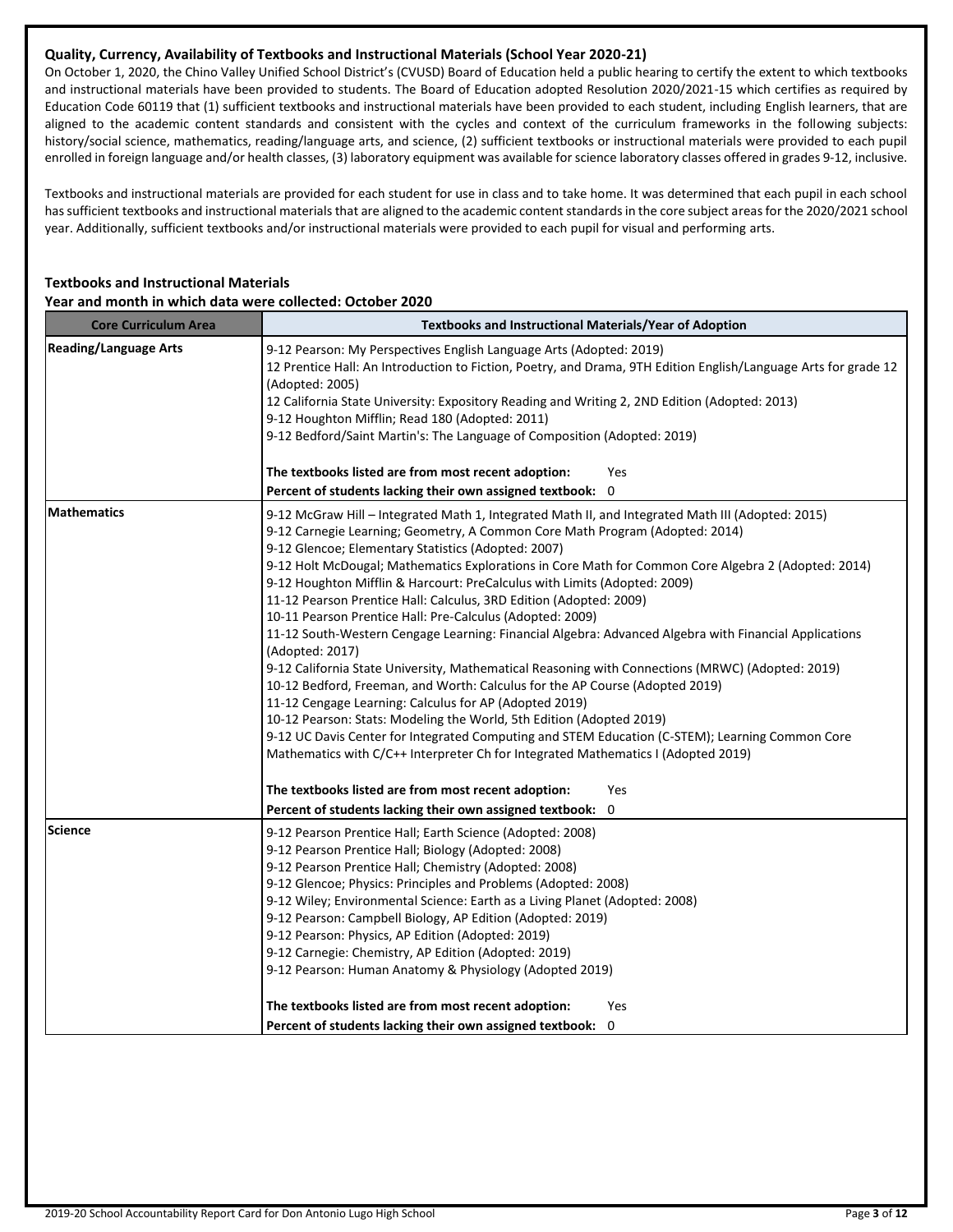| <b>Core Curriculum Area</b>         | <b>Textbooks and Instructional Materials/Year of Adoption</b>                                                                                                                                                                                                                                                                                                                                                                                                                                                                                                                                                                                                                                                                                                                                                                                                                                                                                                                                                                                                                                                                                                                                                                                                                        |
|-------------------------------------|--------------------------------------------------------------------------------------------------------------------------------------------------------------------------------------------------------------------------------------------------------------------------------------------------------------------------------------------------------------------------------------------------------------------------------------------------------------------------------------------------------------------------------------------------------------------------------------------------------------------------------------------------------------------------------------------------------------------------------------------------------------------------------------------------------------------------------------------------------------------------------------------------------------------------------------------------------------------------------------------------------------------------------------------------------------------------------------------------------------------------------------------------------------------------------------------------------------------------------------------------------------------------------------|
| <b>History-Social Science</b>       | 9-12 Prentice Hall; World History: The Modern World (Adopted: 2007)<br>9-12 Holt, Reinhart and Winston; American Anthem: Modern American History (Adopted: 2007)<br>9-12 Bedford; American's History (Adopted: 2007)<br>9-12 Glencoe/McGraw-Hill; United States Government: Democracy in Action (Adopted: 2007)<br>9-12 Prentice Hall; Economics, Principles in Actions (Adopted: 2007)<br>9-12 Cengage; Western Civilization: Since 1300, Tenth Edition (Adopted: 2018)<br>9-12 Bedford, Freeman and Worth Publishing Group; America's History for the AP Course, Ninth Edition<br>(Adopted: 2018)<br>9-12 BFW/Worth Publishers; Krugman's Economics for AP, Second Edition (Adopted: 2018)<br>12 Cengage Learning: Introduction to Comparative Politics: Political Challenges and Changing Agendas<br>(Adopted 2019)<br>12 Bedford, Freeman, and Worth: American Government: Stories of a Nation; for the AP Course (Adopted<br>2019)<br>9-10 Pearson: The Cultural Landscape: An Introduction to Human Geography, 13th Edition (Adopted 2019)<br>The textbooks listed are from most recent adoption:                                                                                                                                                                              |
|                                     | Yes<br>Percent of students lacking their own assigned textbook: 0                                                                                                                                                                                                                                                                                                                                                                                                                                                                                                                                                                                                                                                                                                                                                                                                                                                                                                                                                                                                                                                                                                                                                                                                                    |
| <b>Foreign Language</b>             | 9-12 Prentice Hall; Realidades, Book 1 and 2 (Adopted: 2004)<br>9-12 Wayside Publishing; Azulejo (Adopted: 2007)<br>9-12 Harcourt School Publishers; Nuevas Vista, Book 1 and 2 (Adopted: 2004)<br>9-12 Vista Higher Learning; Descubre 3 (Adopted: 2016)<br>9-12 Vista Higher Learning; Temas, AP Spanish Language and Culture (Adopted: 2016)<br>9-12 Houghton Mifflin Harcourt; Abriendo Puertas: Ampliando Perspectives (Adopted: 2016)<br>9-12 EMC/Paradigm Publishing; C'est a Toi Book 1, 2, and 3 (Adopted: 2005)<br>9-12 Vista Higher Learning; D'accord 3 (Adopted: 2016)<br>9-12 Vista Higher Learning; Themes AP French Language and Culture (Adopted: 2016)<br>9-12 Yale University Press; French in Action, Part 2 (Adopted: 2016)<br>9-12 Holt, Reinhart and Winston; Komm Mit! Book 1, 2, and 3 (Adopted: 2004)<br>9-12 Spinner Publications; Bom Dia! Book 1 and 2 (Adopted: 2007)<br>9-12 Joint Publishing; Chinese Made Easy (Adopted: 2007)<br>9-12 EMC Publishing; LLC; Zhen Bang!, Chinese (Adopted: 2011)<br>9-12 Cheng and Tsui; Adventures in Japanese 1 and 2 (Adopted: 2004)<br>9-12 The Japan Times; Genki: An Integrated Course in Elementary Japanese II (Adopted: 2016)<br>9-12 DawnSignPress; Vista Signing Naturally, Level 2 and 3 (Adopted: 2016) |
|                                     | The textbooks listed are from most recent adoption:<br>Yes                                                                                                                                                                                                                                                                                                                                                                                                                                                                                                                                                                                                                                                                                                                                                                                                                                                                                                                                                                                                                                                                                                                                                                                                                           |
| <b>Health</b>                       | Percent of students lacking their own assigned textbook: 0<br>9-12 Glencoe; Glencoe Health (Adopted: 2009)<br>9-12 California Department of Education, California Department of Public Health, Federal Office of Adolescent<br>Health, Positive Prevention PLUS, Sexual Health Education for California Youth (Adopted: 2019)<br>The textbooks listed are from most recent adoption:<br>Yes<br>Percent of students lacking their own assigned textbook: 0                                                                                                                                                                                                                                                                                                                                                                                                                                                                                                                                                                                                                                                                                                                                                                                                                            |
| <b>Science Laboratory Equipment</b> | Laboratory equipment is available for science laboratory classes offered in grades 9-12, inclusive.<br>The textbooks listed are from most recent adoption:<br>Yes<br>Percent of students lacking their own assigned textbook: 0                                                                                                                                                                                                                                                                                                                                                                                                                                                                                                                                                                                                                                                                                                                                                                                                                                                                                                                                                                                                                                                      |

Note: Cells with N/A values do not require data.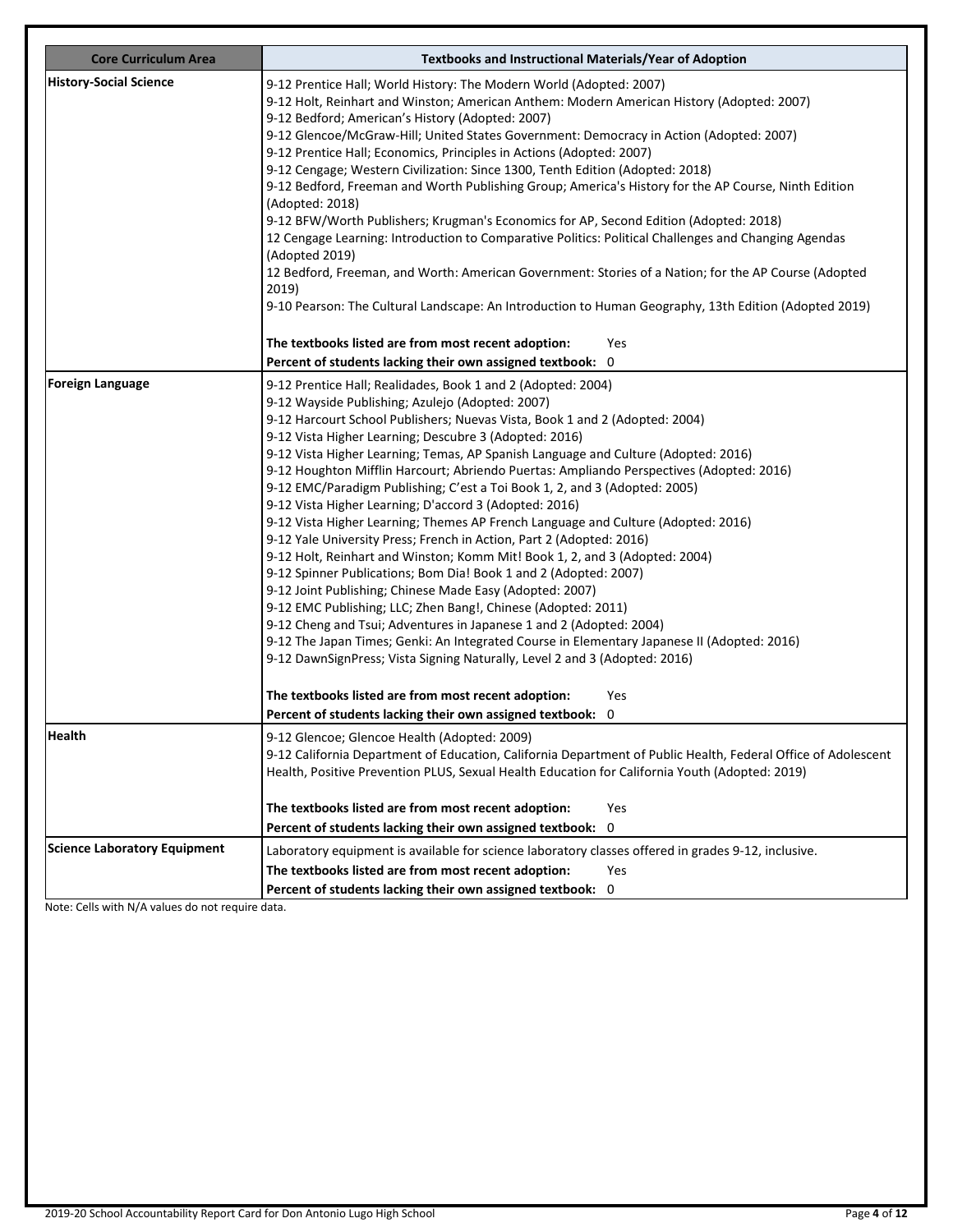#### **School Facility Conditions and Planned Improvements (Most Recent Year)**

Chino Valley Unified School District (CVUSD) makes it a priority to maintain safe, clean, and effective school sites for our students, staff, and parents. The safety of students is of paramount importance to CVUSD. Staff and security are situated across the campus throughout the day to ensure students interact safely. At the end of the school day, staff supervises student dismissal. The staff and student workspaces for this site are cleaned on a regular basis by the school site custodial staff. In addition to regular cleanings, deep cleanings are scheduled and carried out during breaks and vacation periods. The school facility is adequate and has sufficient classrooms, playground, and staff spaces in order to operate efficiently. A recently completed school improvement for this site was the schoolwide security camera and keyless access system currently completed 2019/2020 school year.

To ensure sites are clean, safe, and functional, Maintenance and Operations department staff conduct inspections at the school sites on a continual basis. School sites may also enter maintenance requests by accessing the School Dude system. After the school site request is entered into the system, a work order is generated, and the Maintenance staff works diligently to complete all work orders in a timely manner. The Maintenance team utilized the Facility Inspection Tool (FIT), a survey instrument developed by the State of California Office of Public School Construction (OPSC), to record inspection results. The District's inspection took place on November 19, 2020, the overall rating of this site's most recent survey is EXEMPLARY, and any associated repairs were completed on or before December 30, 2020.

#### **School Facility Good Repair Status (Most Recent Year)**

- Using the **most recently collected** FIT data (or equivalent), provide the following:
	- Determination of repair status for systems listed
	- Description of any needed maintenance to ensure good repair
	- The year and month in which the data were collected
	- The rate for each system inspected
	- The overall rating

#### **Year and month in which data were collected: 11/19/2020**

| <b>System Inspected</b>                                                   | <b>Repair Status</b> | <b>Repair Needed and</b><br><b>Action Taken or Planned</b> |
|---------------------------------------------------------------------------|----------------------|------------------------------------------------------------|
| <b>Systems:</b><br>Gas Leaks, Mechanical/HVAC, Sewer                      | Good                 |                                                            |
| Interior:<br><b>Interior Surfaces</b>                                     | Good                 |                                                            |
| <b>Cleanliness:</b><br>Overall Cleanliness, Pest/Vermin Infestation       | Good                 |                                                            |
| <b>IElectrical:</b><br>Electrical                                         | Good                 |                                                            |
| <b>Restrooms/Fountains:</b><br>Restrooms, Sinks/ Fountains                | Good                 |                                                            |
| Safety:<br>Fire Safety, Hazardous Materials                               | Good                 |                                                            |
| <b>Structural:</b><br>Structural Damage, Roofs                            | Good                 |                                                            |
| <b>External:</b><br>Playground/School Grounds, Windows/Doors/Gates/Fences | Good                 |                                                            |
| <b>Overall Rating</b>                                                     | <b>Exemplary</b>     |                                                            |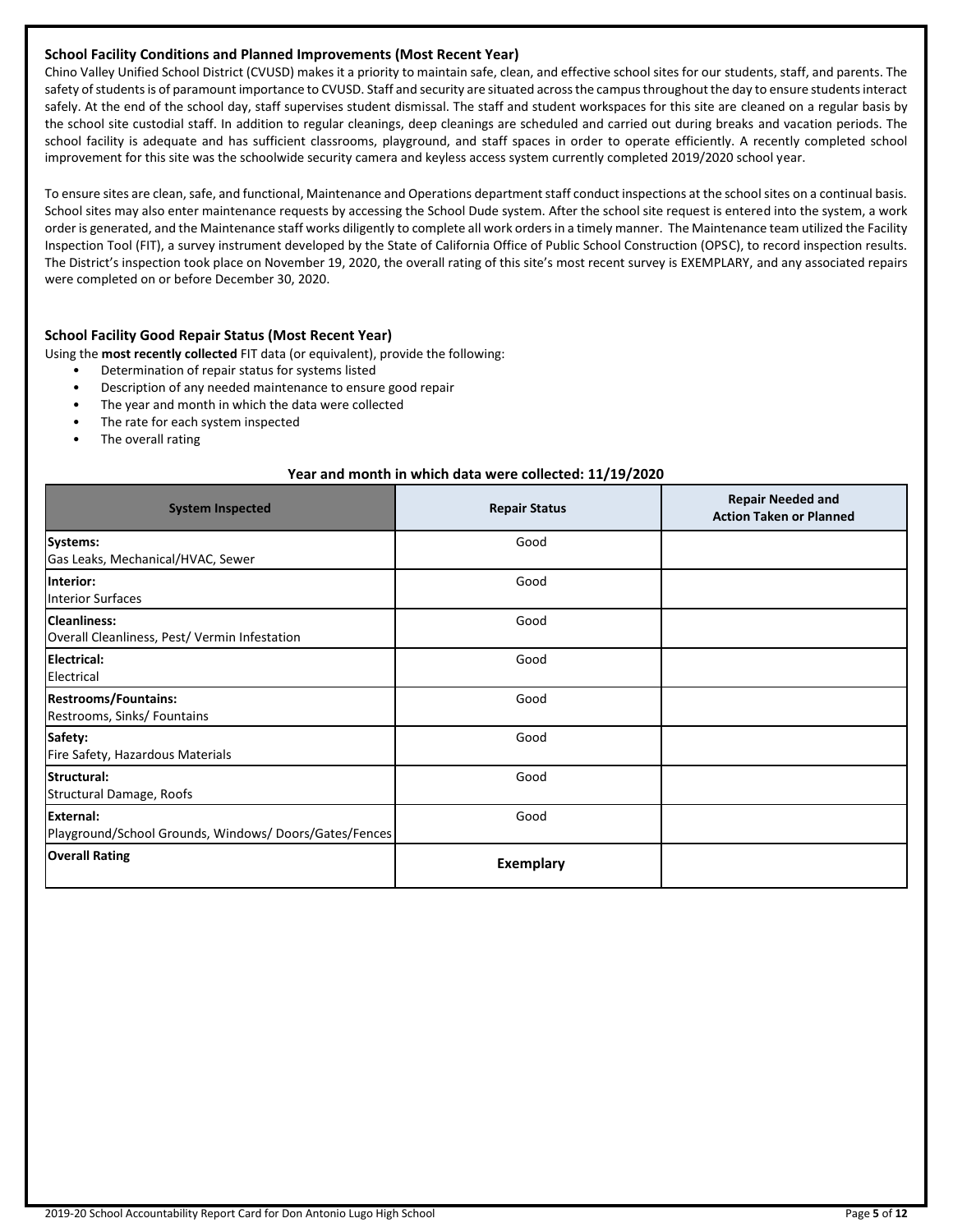### **B. Pupil Outcomes**

### **State Priority: Pupil Achievement**

The SARC provides the following information relevant to the State priority: Pupil Achievement (Priority 4):

- **Statewide assessments** (i.e., California Assessment of Student Performance and Progress [CAASPP] System, which includes the Smarter Balanced Summative Assessments for students in the general education population and the California Alternate Assessments [CAAs] for English language arts/literacy [ELA] and mathematics given in grades three through eight and grade eleven. Only eligible students may participate in the administration of the CAAs. CAAs items are aligned with alternate achievement standards, which are linked with the Common Core State Standards [CCSS] for students with the most significant cognitive disabilities); and
- The percentage of students who have successfully completed courses that satisfy the requirements for entrance to the University of California and the California State University, or career technical education sequences or programs of study.

### **CAASPP Test Results in ELA and Mathematics for All Students Grades Three through Eight and Grade Eleven**

**Percentage of Students Meeting or Exceeding the State Standard**

| <b>Subject</b> | <b>School</b><br>18-19 | <b>School</b><br>19-20 | <b>District</b><br>18-19 | <b>District</b><br>19-20 | <b>State</b><br>18-19 | <b>State</b><br>19-20 |
|----------------|------------------------|------------------------|--------------------------|--------------------------|-----------------------|-----------------------|
| ELA            | 49                     | N/A                    | 58                       | N/A                      | 50                    | N/A                   |
| <b>Math</b>    | 19                     | N/A                    | 47                       | N/A                      | 39                    | N/A                   |

Note: Cells with N/A values do not require data.

Note: The 2019-2020 data are not available. Due to the COVID-19 pandemic, Executive Order N-30-20 was issued which waived the requirement for statewide testing for the 2019-2020 school year.

Note: Percentages are not calculated when the number of students tested is ten or less, either because the number of students in this category is too small for statistical accuracy or to protect student privacy.

Note: ELA and mathematics test results include the Smarter Balanced Summative Assessment and the CAA. The "Percent Met or Exceeded" is calculated by taking the total number of students who met or exceeded the standard on the Smarter Balanced Summative Assessment plus the total number of students who met the standard (i.e., achieved Level 3-Alternate) on the CAAs divided by the total number of students who participated in both assessments.

### **CAASPP Test Results in Science for All Students Grades Five, Eight, and High School**

### **Percentage of Students Meeting or Exceeding the State Standard**

| <b>Subject</b> | <b>School</b> | <b>School</b> | <b>District</b> | <b>District</b> | <b>State</b> | <b>State</b> |
|----------------|---------------|---------------|-----------------|-----------------|--------------|--------------|
|                | 18-19         | 19-20         | 18-19           | 19-20           | 18-19        | 19-20        |
| <b>Science</b> | 20            | N/A           | 37              | N/A             | 30           | N/A          |

Note: Cells with N/A values do not require data.

Note: The 2019-2020 data are not available. Due to the COVID-19 pandemic, Executive Order N-30-20 was issued which waived the requirement for statewide testing for the 2019-2020 school year.

Note: The new California Science Test (CAST) was first administered operationally in the 2018-2019 school year.

### **State Priority: Other Pupil Outcomes**

The SARC provides the following information relevant to the State priority: Other Pupil Outcomes (Priority 8):

Pupil outcomes in the subject areas of physical education.

### **2019-20 Percent of Students Meeting Fitness Standards**

| Grade<br>Level | 4 of 6                                                                                                                                                               | 5 of 6 | 6 of 6 |
|----------------|----------------------------------------------------------------------------------------------------------------------------------------------------------------------|--------|--------|
|                | N/A                                                                                                                                                                  | N/A    | N/A    |
|                | N/A                                                                                                                                                                  | N/A    | N/A    |
| q              | N/A                                                                                                                                                                  | N/A    | N/A    |
|                | $\mathbf{A}$ and $\mathbf{A}$ are $\mathbf{A}$ and $\mathbf{A}$ and $\mathbf{A}$ are also as a set of $\mathbf{A}$ and $\mathbf{A}$ are also assumed to $\mathbf{A}$ |        |        |

Note: Cells with N/A values do not require data.

Note: The 2019–2020 data are not available. Due to the COVID-19 pandemic, Executive Order N-56-20 was issued which waived the requirement to administer the physical fitness performance test for the 2019–2020 school year.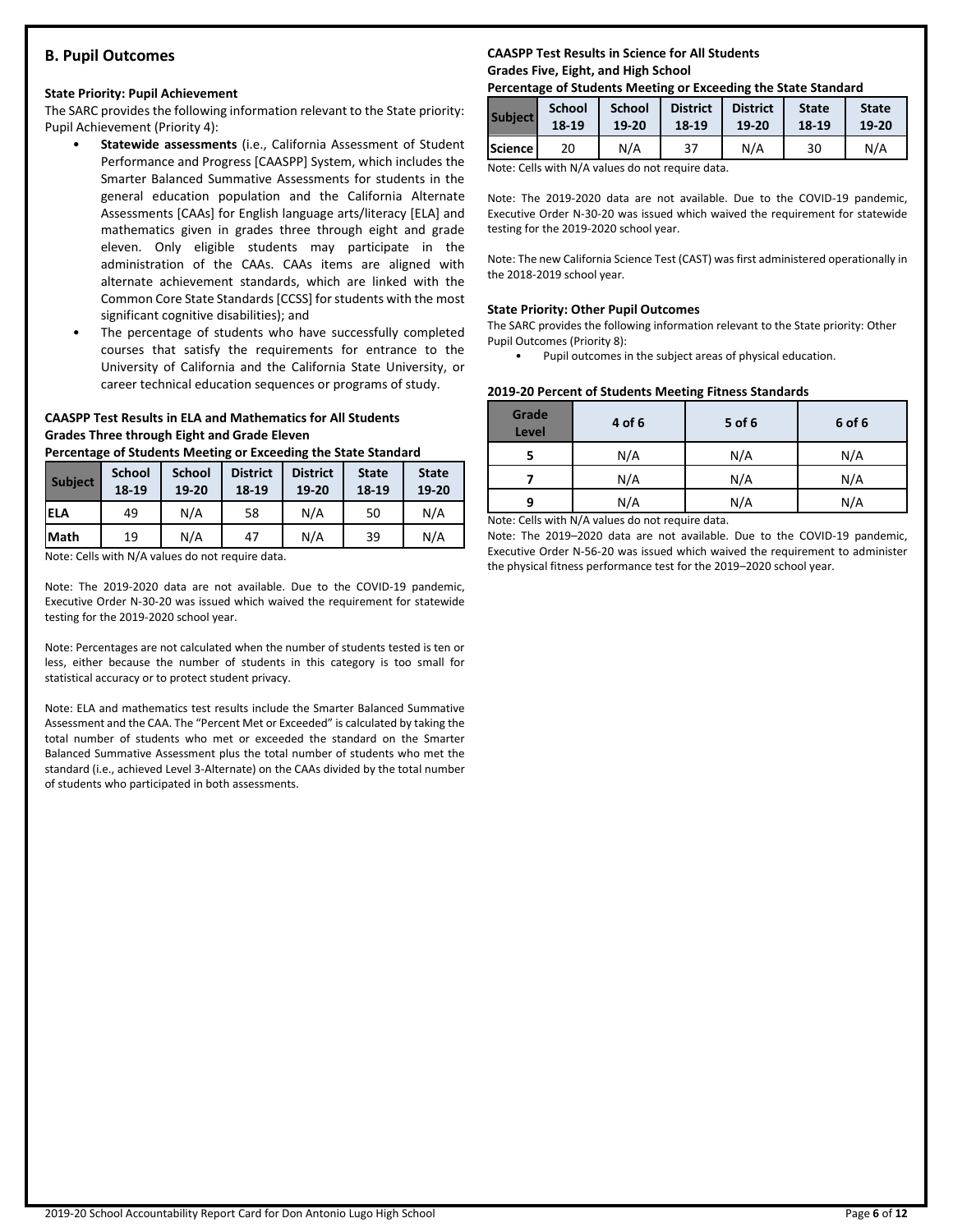| <b>Student Group</b>                                 | <b>Total</b><br><b>Enrollment</b> | <b>Number</b><br><b>Tested</b> | Percent<br><b>Tested</b> | Percent<br><b>Not Tested</b> | Percent<br><b>Met or Exceeded</b> |
|------------------------------------------------------|-----------------------------------|--------------------------------|--------------------------|------------------------------|-----------------------------------|
| <b>All Students</b>                                  | N/A                               | N/A                            | N/A                      | N/A                          | N/A                               |
| Male                                                 | N/A                               | N/A                            | N/A                      | N/A                          | N/A                               |
| Female                                               | N/A                               | N/A                            | N/A                      | N/A                          | N/A                               |
| <b>Black or African American</b>                     | N/A                               | N/A                            | N/A                      | N/A                          | N/A                               |
| American Indian or Alaska Native                     | N/A                               | N/A                            | N/A                      | N/A                          | N/A                               |
| Asian                                                | N/A                               | N/A                            | N/A                      | N/A                          | N/A                               |
| <b>Filipino</b>                                      | N/A                               | N/A                            | N/A                      | N/A                          | N/A                               |
| <b>Hispanic or Latino</b>                            | N/A                               | N/A                            | N/A                      | N/A                          | N/A                               |
| <b>Native Hawaiian or Pacific Islander</b>           | N/A                               | N/A                            | N/A                      | N/A                          | N/A                               |
| White                                                | N/A                               | N/A                            | N/A                      | N/A                          | N/A                               |
| <b>Two or More Races</b>                             | N/A                               | N/A                            | N/A                      | N/A                          | N/A                               |
| <b>Socioeconomically Disadvantaged</b>               | N/A                               | N/A                            | N/A                      | N/A                          | N/A                               |
| <b>English Learners</b>                              | N/A                               | N/A                            | N/A                      | N/A                          | N/A                               |
| <b>Students with Disabilities</b>                    | N/A                               | N/A                            | N/A                      | N/A                          | N/A                               |
| <b>Students Receiving Migrant Education Services</b> | N/A                               | N/A                            | N/A                      | N/A                          | N/A                               |
| <b>Foster Youth</b>                                  | N/A                               | N/A                            | N/A                      | N/A                          | N/A                               |
| <b>Homeless</b>                                      | N/A                               | N/A                            | N/A                      | N/A                          | N/A                               |

Note: Cells with N/A values do not require data.

Note: The 2019-2020 data are not available. Due to the COVID-19 pandemic, Executive Order N-30-20 was issued which waived the requirement for statewide testing for the 2019-2020 school year.

### **CAASPP Test Results in ELA by Student Group**

**Grades Three through Eight and Grade Eleven (School Year 2019-2020)**

| <b>Student Group</b>                                 | <b>Total</b><br><b>Enrollment</b> | <b>Number</b><br><b>Tested</b> | Percent<br><b>Tested</b> | Percent<br><b>Not Tested</b> | Percent<br><b>Met or Exceeded</b> |
|------------------------------------------------------|-----------------------------------|--------------------------------|--------------------------|------------------------------|-----------------------------------|
| <b>All Students</b>                                  | N/A                               | N/A                            | N/A                      | N/A                          | N/A                               |
| Male                                                 | N/A                               | N/A                            | N/A                      | N/A                          | N/A                               |
| Female                                               | N/A                               | N/A                            | N/A                      | N/A                          | N/A                               |
| <b>Black or African American</b>                     | N/A                               | N/A                            | N/A                      | N/A                          | N/A                               |
| American Indian or Alaska Native                     | N/A                               | N/A                            | N/A                      | N/A                          | N/A                               |
| Asian                                                | N/A                               | N/A                            | N/A                      | N/A                          | N/A                               |
| <b>Filipino</b>                                      | N/A                               | N/A                            | N/A                      | N/A                          | N/A                               |
| <b>Hispanic or Latino</b>                            | N/A                               | N/A                            | N/A                      | N/A                          | N/A                               |
| <b>Native Hawaiian or Pacific Islander</b>           | N/A                               | N/A                            | N/A                      | N/A                          | N/A                               |
| White                                                | N/A                               | N/A                            | N/A                      | N/A                          | N/A                               |
| <b>Two or More Races</b>                             | N/A                               | N/A                            | N/A                      | N/A                          | N/A                               |
| <b>Socioeconomically Disadvantaged</b>               | N/A                               | N/A                            | N/A                      | N/A                          | N/A                               |
| <b>English Learners</b>                              | N/A                               | N/A                            | N/A                      | N/A                          | N/A                               |
| <b>Students with Disabilities</b>                    | N/A                               | N/A                            | N/A                      | N/A                          | N/A                               |
| <b>Students Receiving Migrant Education Services</b> | N/A                               | N/A                            | N/A                      | N/A                          | N/A                               |
| <b>Foster Youth</b>                                  | N/A                               | N/A                            | N/A                      | N/A                          | N/A                               |
| <b>Homeless</b>                                      | N/A                               | N/A                            | N/A                      | N/A                          | N/A                               |

Note: Cells with N/A values do not require data.

Note: The 2019-2020 data are not available. Due to the COVID-19 pandemic, Executive Order N-30-20 was issued which waived the requirement for statewide testing for the 2019-2020 school year.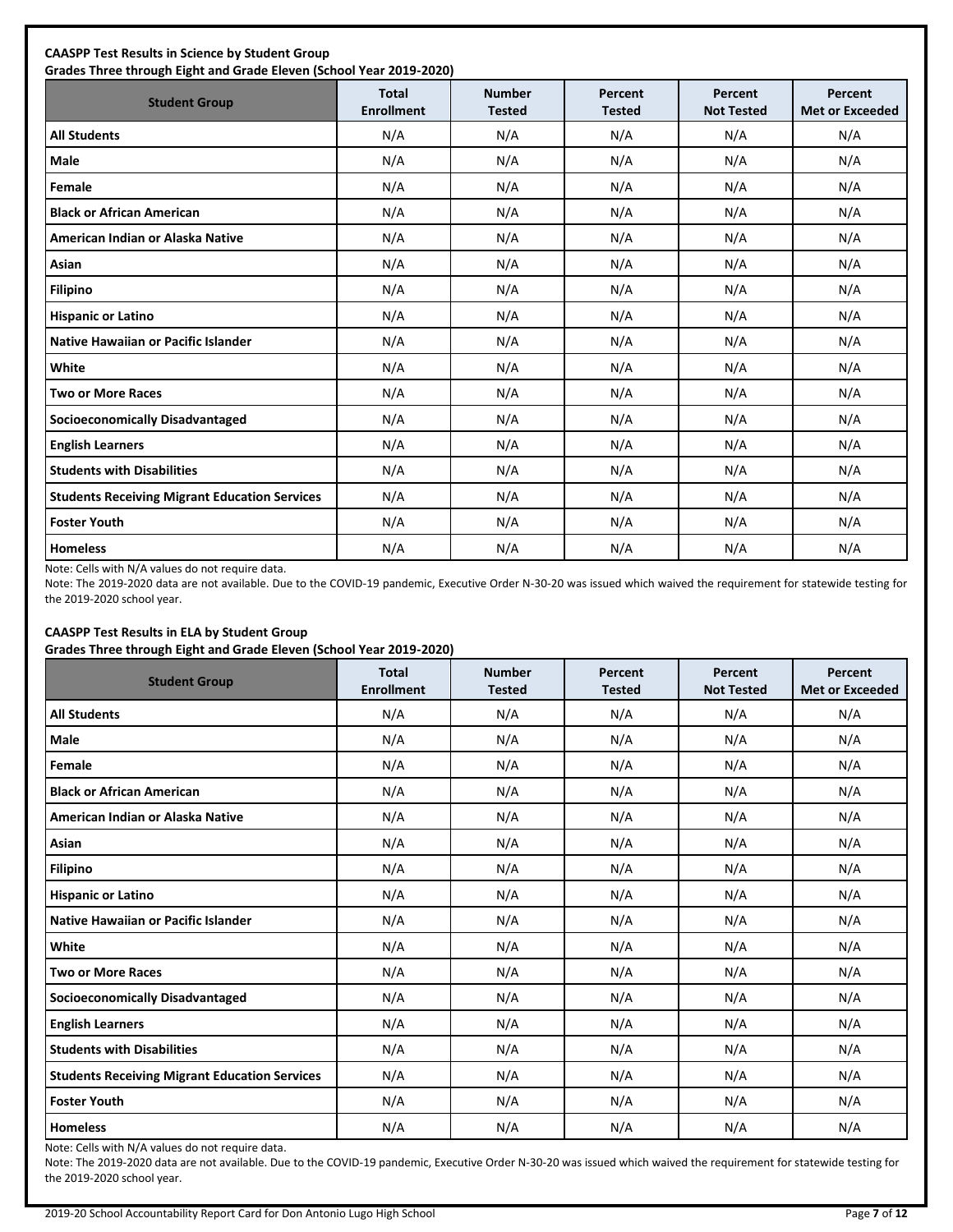#### **CAASPP Test Results in Mathematics by Student Group Grades Three through Eight and Grade Eleven (School Year 2019-2020)**

| andacs Timed through Eight and andac Eleven (School Tear Euro Euch)<br><b>Student Group</b> | <b>Total</b><br><b>Enrollment</b> | <b>Number</b><br><b>Tested</b> | Percent<br><b>Tested</b> | Percent<br><b>Not Tested</b> | Percent<br><b>Met or Exceeded</b> |
|---------------------------------------------------------------------------------------------|-----------------------------------|--------------------------------|--------------------------|------------------------------|-----------------------------------|
| <b>All Students</b>                                                                         | N/A                               | N/A                            | N/A                      | N/A                          | N/A                               |
| <b>Male</b>                                                                                 | N/A                               | N/A                            | N/A                      | N/A                          | N/A                               |
| Female                                                                                      | N/A                               | N/A                            | N/A                      | N/A                          | N/A                               |
| <b>Black or African American</b>                                                            | N/A                               | N/A                            | N/A                      | N/A                          | N/A                               |
| American Indian or Alaska Native                                                            | N/A                               | N/A                            | N/A                      | N/A                          | N/A                               |
| Asian                                                                                       | N/A                               | N/A                            | N/A                      | N/A                          | N/A                               |
| Filipino                                                                                    | N/A                               | N/A                            | N/A                      | N/A                          | N/A                               |
| <b>Hispanic or Latino</b>                                                                   | N/A                               | N/A                            | N/A                      | N/A                          | N/A                               |
| <b>Native Hawaiian or Pacific Islander</b>                                                  | N/A                               | N/A                            | N/A                      | N/A                          | N/A                               |
| White                                                                                       | N/A                               | N/A                            | N/A                      | N/A                          | N/A                               |
| <b>Two or More Races</b>                                                                    | N/A                               | N/A                            | N/A                      | N/A                          | N/A                               |
| <b>Socioeconomically Disadvantaged</b>                                                      | N/A                               | N/A                            | N/A                      | N/A                          | N/A                               |
| <b>English Learners</b>                                                                     | N/A                               | N/A                            | N/A                      | N/A                          | N/A                               |
| <b>Students with Disabilities</b>                                                           | N/A                               | N/A                            | N/A                      | N/A                          | N/A                               |
| <b>Students Receiving Migrant Education Services</b>                                        | N/A                               | N/A                            | N/A                      | N/A                          | N/A                               |
| <b>Foster Youth</b>                                                                         | N/A                               | N/A                            | N/A                      | N/A                          | N/A                               |
| <b>Homeless</b>                                                                             | N/A                               | N/A                            | N/A                      | N/A                          | N/A                               |

Note: Cells with N/A values do not require data.

Note: The 2019-2020 data are not available. Due to the COVID-19 pandemic, Executive Order N-30-20 was issued which waived the requirement for statewide testing for the 2019-2020 school year.

### **C. Engagement**

#### **State Priority: Parental Involvement**

- The SARC provides the following information relevant to the State priority: Parental Involvement (Priority 3):
	- Efforts the school district makes to seek parent input in making decisions for the school district and each school site

#### **Opportunities for Parental Involvement (School Year 2020-21)**

Don Lugo High School encourages and supports parents. Parents are active in decision-making on campus through-out School Site Council, and through support organizations like the All-Sports Booster, Performing Arts Boosters, Spirit-Cheer, Band and Color Guard Parent Boosters, and the English Learners Advisory Committee. We have also implemented our Parent Engagement Seminars in which parents meet weekly to learn about communication, college applications, and raising strong teens. All meetings for parents are offered in English and in Spanish. Our Back to School Night, Parent Resource Night, and Freshman Fair Night provide opportunities for parents to be part of the campus. Our "Safe and Sober Graduation" extravaganza is organized and staffed by parents. The principal, as well as all administrators, espouses an open door policy which facilitates exchange of information and ideas.

#### **State Priority: School Climate**

The SARC provides the following information relevant to the State priority: School Climate (Priority 6):

- Pupil suspension rates;
- Pupil expulsion rates; and
- Other local measures on the sense of safety.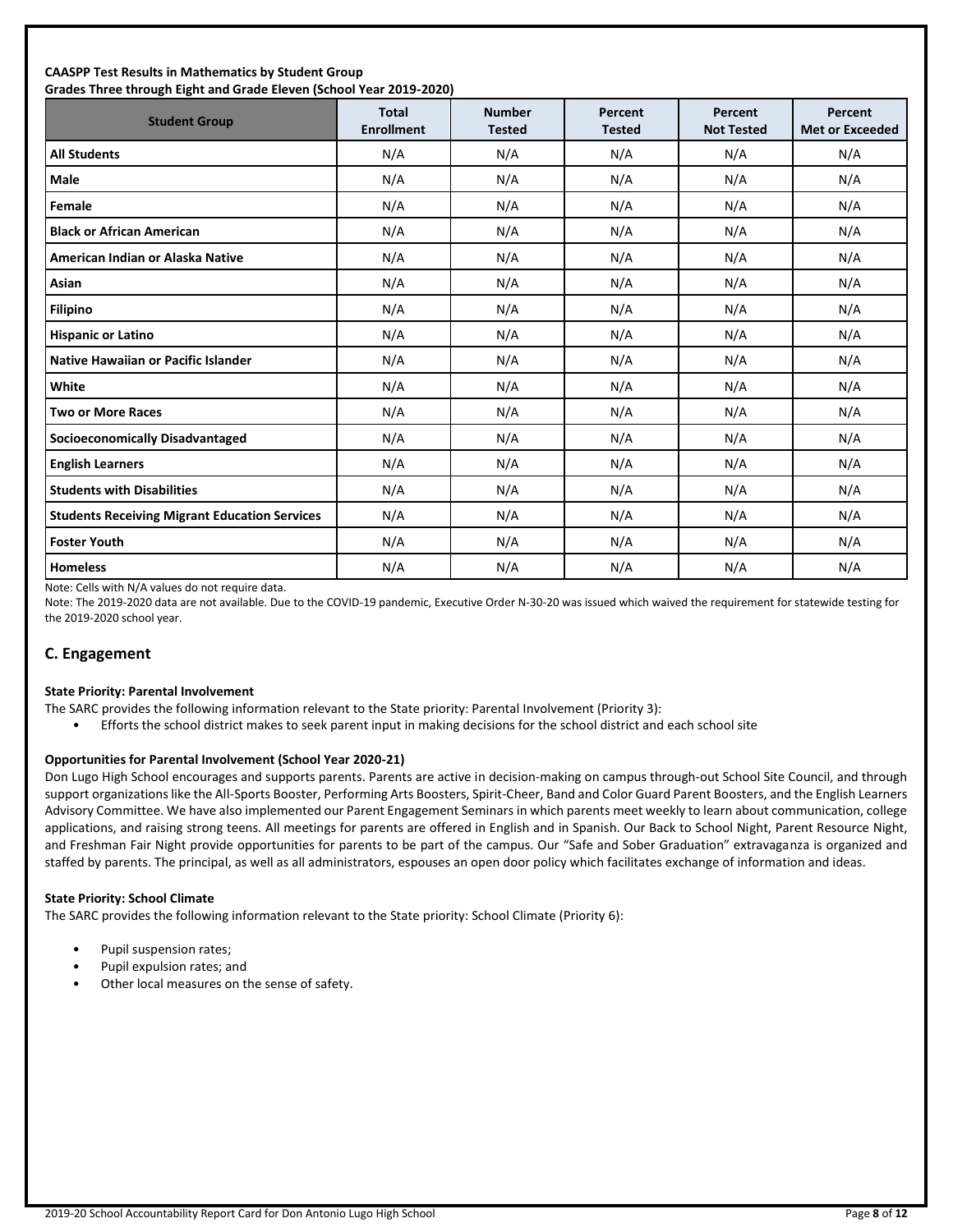#### **School Safety Plan (School Year 2020-2021)**

Each school has a detailed School Site Safety Plan for emergencies that is annually reviewed, updated, and discussed by the School Site Council. The date on which the School Site Safety Plan was last annually reviewed was March 2020, and the plans are reviewed monthly by the School Site Council. Each staff member is assigned a specific responsibility in the event of an emergency. Staff members are trained in the plan's components and procedures. Fire, earthquake, and intruder drills are held on a regular basis so that all students and staff are familiar with emergency procedures. Emergency supplies are located on each campus in the event of an emergency.

Assigned staff monitors school grounds daily before, during, and after school. The District policy regarding campus visitors is enforced by requiring everyone to check in at the school office and obtain a visitor's badge. A visitor sign-in log is located in the school office and all visitors must sign in before going onto the campus. In addition, all visitors must wear an identifying badge while on campus. To increase security, all gates remain locked during the school day, so visitors must enter campus through the school office.

The Chino Valley Unified School District is committed to providing an environment that fosters health and safety, in both form and function. This commitment extends to the process of developing and maintaining a comprehensive Emergency and Disaster Preparedness Plan as a part of the District's Safe Schools Plan and is evident from the individual site to the overall District. These plans delineate actions to protect all students while they are at school. The plans are designed with the help of security staff members, local law enforcement, local fire, and emergency management, and public health officials as required by Education Code 32280-32282.

Plans are reviewed and updated yearly in accordance with Education Code 32286. These plans include procedures to respond to critical incidents, such as fire, earthquake, or intruders. School personnel practice these drills regularly.

The primary purpose of the Chino Valley Unified School District Emergency and Disaster Preparedness Plan is to define roles and responsibilities at the site and between the site and district office management. The Emergency and Disaster Preparedness Plan establishes the minimum requirements for school and site plans throughout the District. This Plan meets the requirements of the Standardized Emergency Management System (SEMS) as mandated by California Code of Regulations, Sections 2400-2450, and the National Incident Management System (NIMS) as mandated by Government Code 8607. It also meets the requirements for earthquake preparedness found in Title 5 (California State Education Code, Sections 35295-35297).

#### **Suspensions and Expulsions**

#### **(data collected between July through June, each full school year respectively)**

| Rate               | <b>School</b><br>2017-18 | <b>School</b><br>2018-19 | <b>District</b><br>2017-18 | <b>District</b><br>2018-19 | <b>State</b><br>2017-18 | <b>State</b><br>2018-19 |
|--------------------|--------------------------|--------------------------|----------------------------|----------------------------|-------------------------|-------------------------|
| <b>Suspensions</b> | 1.,                      | 2.8                      | 1.7                        | 1.6                        | 3.5                     | 3.5                     |
| <b>Expulsions</b>  | 0.2                      | 0.4                      | 0.0                        | 0.1                        | 0.1                     | 0.1                     |

#### **Suspensions and Expulsions for School Year 2019-2020 Only**

#### **(data collected between July through February, partial school year due to the COVID-19 pandemic)**

| Rate              | School<br>2019-20 | <b>District</b><br>2019-20 | <b>State</b><br>2019-20 |
|-------------------|-------------------|----------------------------|-------------------------|
| Suspensions       |                   |                            | 2.5                     |
| <b>Expulsions</b> |                   |                            | 0.1                     |

Note: The 2019-2020 suspensions and expulsions rate data are not comparable to prior year data because the 2019-2020 school year is a partial school year due to the COVID-19 crisis. As such, it would be inappropriate to make any comparisons in rates of suspensions and expulsions in the 2019-2020 school year compared to prior years.

### **D. Other SARC Information**

The information in this section is required to be in the SARC but is not included in the state priorities for LCFF.

#### **Ratio of Pupils to Academic Counselor (School Year 2019-2020)**

|             | Ratio      |
|-------------|------------|
| enselor and | AC<br>rvj. |

\*One full time equivalent (FTE) equals one staff member working full time; one FTE could also represent two staff members who each work 50 percent of full time.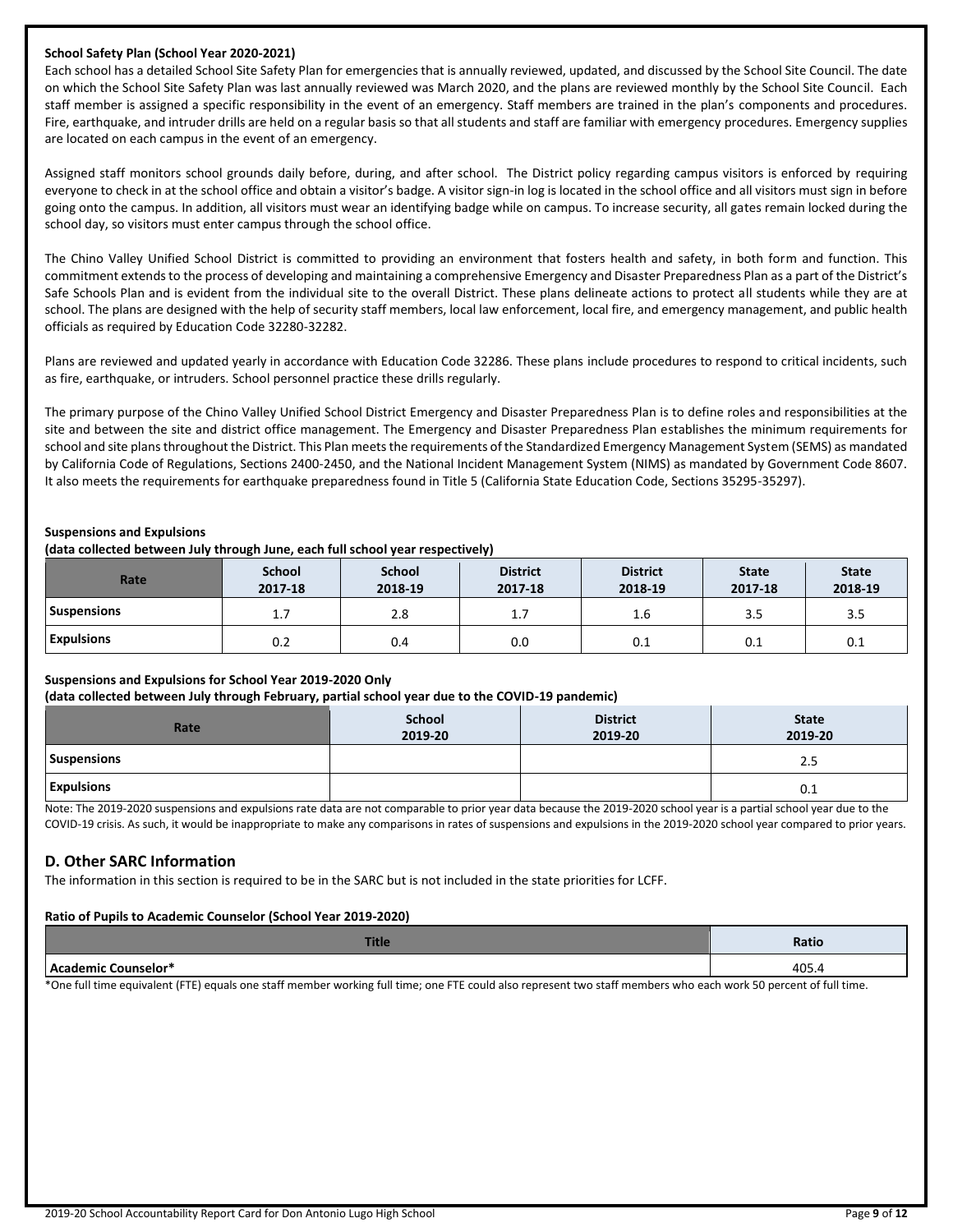| <b>Student Support Services Staff (School Year 2019-2020)</b> |                                                |
|---------------------------------------------------------------|------------------------------------------------|
| <b>Title</b>                                                  | <b>Number of Full-Time Equivalent</b><br>(FTE) |
| Counselor (Social/Behavioral or Career Development)           | 4.1                                            |
| Library Media Teacher (Librarian)                             | 0.3                                            |
| Library Media Services Staff (Paraprofessional)               |                                                |
| Psychologist                                                  |                                                |
| <b>Social Worker</b>                                          |                                                |
| <b>Nurse</b>                                                  |                                                |
| Speech/Language/Hearing Specialist                            |                                                |
| Resource Specialist (non-teaching)                            |                                                |
| <b>Other</b>                                                  |                                                |

\*One Full Time Equivalent (FTE) equals one staff member working full time; one FTE could also represent two staff members who each work 50 percent of full time.

#### **Average Class Size and Class Size Distribution (Secondary)**

| <b>Subject</b>        | 2017-18<br>Average<br><b>Class</b><br><b>Size</b> | 2017-18<br># of<br>Classes*<br><b>Size</b><br>$1 - 20$ | 2017-18<br># of<br>Classes*<br><b>Size</b><br>$21 - 32$ | 2017-18<br># of<br>Classes*<br><b>Size</b><br>$33+$ | 2018-19<br>Average<br><b>Class</b><br><b>Size</b> | 2018-19<br># of<br>Classes*<br><b>Size</b><br>$1 - 20$ | 2018-19<br># of<br>Classes*<br><b>Size</b><br>$21 - 32$ | 2018-19<br># of<br>Classes*<br><b>Size</b><br>$33+$ | 2019-20<br>Average<br><b>Class</b><br><b>Size</b> | 2019-20<br># of<br>Classes*<br><b>Size</b><br>$1 - 20$ | 2019-20<br># of<br>Classes*<br><b>Size</b><br>$21 - 32$ | 2019-20<br># of<br>Classes*<br><b>Size</b><br>$33+$ |
|-----------------------|---------------------------------------------------|--------------------------------------------------------|---------------------------------------------------------|-----------------------------------------------------|---------------------------------------------------|--------------------------------------------------------|---------------------------------------------------------|-----------------------------------------------------|---------------------------------------------------|--------------------------------------------------------|---------------------------------------------------------|-----------------------------------------------------|
| <b>English</b>        | 25                                                | 21                                                     | 27                                                      | 17                                                  | 24                                                | 23                                                     | 31                                                      | 14                                                  | 25                                                | 20                                                     | 34                                                      | 13                                                  |
| <b>Mathematics</b>    | 27                                                | 10                                                     | 30                                                      | 14                                                  | 27                                                | 11                                                     | 33                                                      | 12                                                  | 24                                                | 19                                                     | 29                                                      | 13                                                  |
| <b>Science</b>        | 25                                                | 15                                                     | 17                                                      | 10                                                  | 23                                                | 14                                                     | 17                                                      | 12                                                  | 26                                                | 10                                                     | 18                                                      | 11                                                  |
| <b>Social Science</b> | 24                                                | 13                                                     | 30                                                      | 8                                                   | 26                                                | 14                                                     | 17                                                      | 20                                                  | 25                                                | 16                                                     | 26                                                      | 10                                                  |

\*Number of classes indicates how many classrooms fall into each size category (a range of total students per classroom). At the secondary school level, this information is reported by subject area rather than grade level.

#### **Professional Development (Most Recent Three Years)**

| <b>Measure</b>                                                                  | 2018-19 | 2019-20 | 2020-21 |
|---------------------------------------------------------------------------------|---------|---------|---------|
| Number of school days dedicated to Staff Development and Continuous Improvement |         |         |         |

The Chino Valley Unified School District is committed to high-quality Professional Learning to support the instructional capacity of teachers and leaders. Professional learning opportunities are aligned to CVUSD's Area of Emphasis for 4C's-Critical Thinking and Collaboration; Common Core ELA Shifts; Common Core Math: Standards of Mathematical Practices; NGSS-Elementary-Deepening Understanding of Three-Dimensional Learning of NGSS (Early Transition Phase); Historical Inquiry; Positive School Culture; Timeline Feedback on Formative Assessments; Collaboration Strategies for Students; Building Stronger Connection with Students; Integration of Technology and Use of Digital Tools; Accessing, Processing, and Analyzing Data; and Professional Learning Communities. These areas were identified by the Teaching and Learning Task Force as focus areas for our district in 2019-20. Professional learning opportunities are evaluated through survey results, feedback, and next steps from end-users. Professional learning opportunities are varied in its delivery: district-wide days during school hours, after-school workshops, site-based PD offerings, and volunteer sessions. Implementation for learning is supported through Site-Based PD from Site Administrators and coaching opportunities from Instructional Coaches. Additionally, professional development is provided for new special education teachers covering areas such as compliance, development of Individualized Learning Programs (IEPs), classroom management, and effective instructional strategies. The Special Education Department supports school site staff with Crisis Prevention Intervention (CPI) training regularly as well as options for trainings in areas such as Universal Design for Learning, Collaboration and Coteaching, Writing IEPs for Educational Benefit, and Special Education Training for Administrators. The Chino Teacher Induction Program provides mentor training to its large quantity of in-house teacher-mentors and limited structured professional development for its induction teacher candidates. All mentors are provided two, 5 hour days of synchronous training, followed by 9, 90-minute, monthly mentor meetings, for a total of 23.5 hours of targeted mentor training. Induction candidates, then, are provided with 39.5 hours of professional development and individual support as part of their induction program.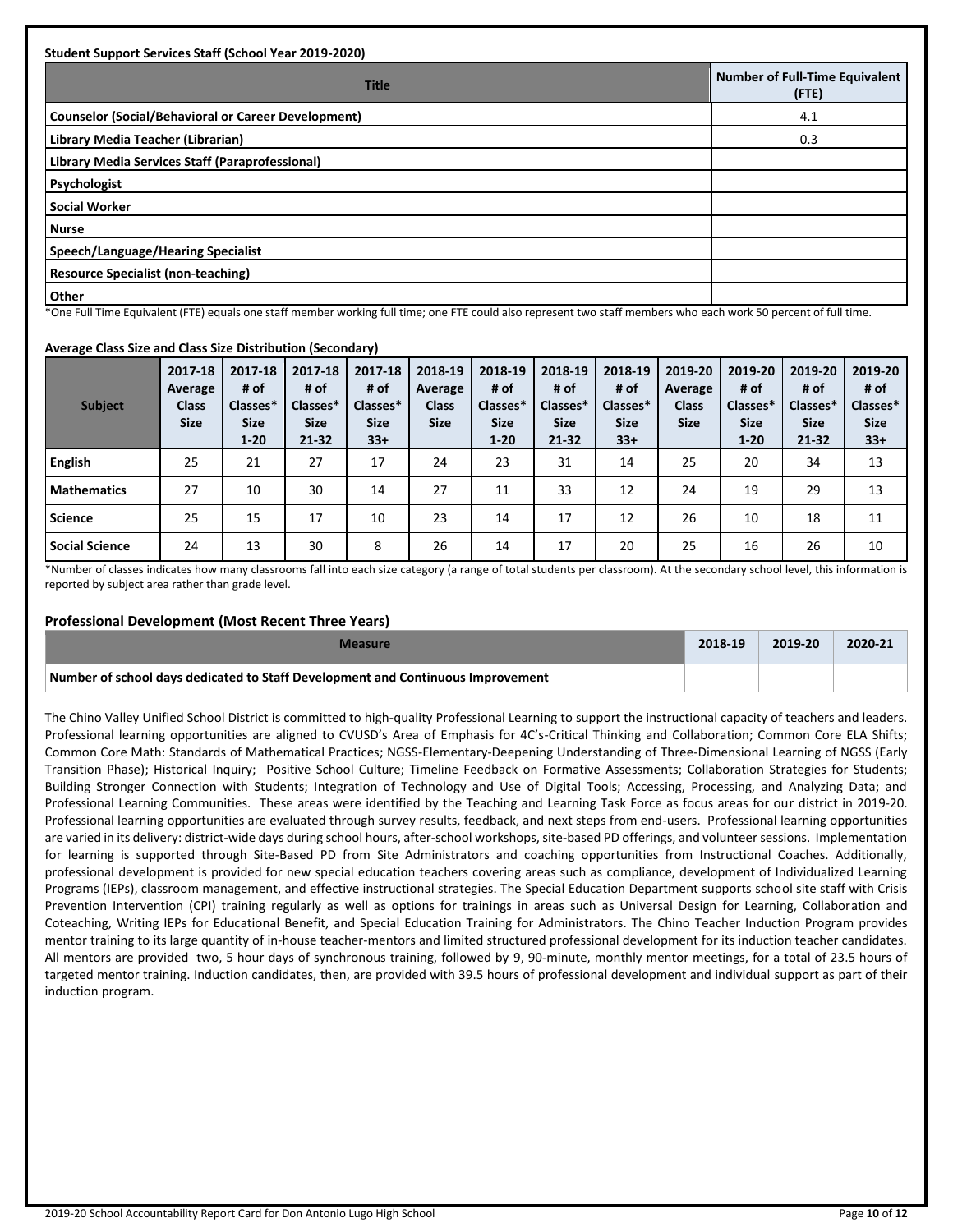### **FY 2018-19 Teacher and Administrative Salaries**

| <b>District</b><br>Amount | <b>State Average for</b><br><b>Districts In Same</b><br>Category |  |
|---------------------------|------------------------------------------------------------------|--|
| \$49,180                  | \$50,029                                                         |  |
| \$81,724                  | \$77,680                                                         |  |
| \$102,978                 | \$102,143                                                        |  |
| \$118,120                 | \$128,526                                                        |  |
| \$119,136                 | \$133,574                                                        |  |
| \$133,183                 | \$147,006                                                        |  |
| \$270,542                 | \$284,736                                                        |  |
|                           |                                                                  |  |

|      | <b>State Average for</b><br><b>Districts In Same</b><br>Category |  |
|------|------------------------------------------------------------------|--|
| 39.0 | 33.0                                                             |  |
| 6.0  | 5.0                                                              |  |
|      | <b>Amount</b>                                                    |  |

\* For detailed information on salaries, see the CDE Certificated Salaries & Benefits webpage a[t www.cde.ca.gov/ds/fd/cs/.](http://www.cde.ca.gov/ds/fd/cs/)

### **Types of Services Funded**

The District's general fund includes monies for:

- 1. General operations- services, materials, and support to the general education.
- 2. Specific education-programs offering appropriate, individualized education to students with special needs.
- 3. Special projects- monies from agencies (e.g., federal, state) earmarked for specific services.
- 4. Transportation
- 5. Maintenance and operations
- 6. District administration

7. LCFF/LCAP- Serves targeted students of the district See District's LCAP plan located on www.cvusd.k12.ca.us

Each school in the District receives an instructional budget based upon enrollment, programs and on formulas set by the Board of Education policy, state law, agreements with employee bargaining units, and guidelines of outside funding agencies. In addition, sites may receive program funding for GATE, AVID, CTE, Professional Development, Title I and Title III to provide additional support to the students.

### **State Priority: Pupil Engagement**

The SARC provides the following information relevant to the State priority: Pupil Engagement (Priority 5):

- High school dropout rates; and
- High school graduation rates.

### **Dropout Rate and Graduation Rate (Four-Year Cohort Rate)**

| Rate for Don Antonio Lugo High School 2016-17 2017-18 2018-19 |      |      |      |
|---------------------------------------------------------------|------|------|------|
| Dropout Rate                                                  | 2.9  | 3.6  | 1.5  |
| <b>Graduation Rate</b>                                        | 93.6 | 94.4 | 95.5 |

| <b>Rate for Chino Valley Unified School</b> |     | 2016-17   2017-18   2018-19 |      |
|---------------------------------------------|-----|-----------------------------|------|
| <b>Dropout Rate</b>                         | 4.4 | 4.3                         |      |
| <b>Graduation Rate</b>                      | 921 |                             | 92 R |

| <b>Rate for California</b> |      | 2016-17 2017-18 2018-19 |      |
|----------------------------|------|-------------------------|------|
| Dropout Rate               | 91   | 9.6                     |      |
| <b>Graduation Rate</b>     | 82.7 | 83                      | 84.5 |

## **FY 2018-19 Expenditures Per Pupil and School Site Teacher Salaries**

| Level              | <b>Total</b> | <b>Restricted</b> | <b>Unrestricted</b> | Average<br><b>Teacher</b><br>Salary |
|--------------------|--------------|-------------------|---------------------|-------------------------------------|
| <b>School Site</b> | \$13,000     | \$3,524           | \$9,476             | \$82,965                            |
| <b>District</b>    | N/A          | N/A               | \$8,398             | \$86,352                            |
| <b>State</b>       | N/A          | N/A               | \$7,750             | \$83,052                            |

| <b>Percent Differences</b>  | <b>Unrestricted</b> | Average<br><b>Teacher</b><br>Salary |
|-----------------------------|---------------------|-------------------------------------|
| <b>School Site/District</b> | 12.1                | $-4.0$                              |
| <b>School Site/ State</b>   | 20.0                | $-0.1$                              |

Note: Cells with N/A values do not require data.

### **Career Technical Education Participation**

| <b>Measure</b>                                                                                                 | <b>CTE Program</b><br>Participation |
|----------------------------------------------------------------------------------------------------------------|-------------------------------------|
| Number of pupils participating in CTE                                                                          | 859                                 |
| % of pupils completing a CTE program and earning<br>a high school diploma                                      | 43.8                                |
| % of CTE courses sequenced or articulated between<br>the school and institutions of postsecondary<br>education | 2.8                                 |

#### **Courses for University of California (UC) and/or California State University (CSU) Admission**

| <b>UNIVERSILY (CJU) AUTHOSIUM</b>                                                   |         |  |
|-------------------------------------------------------------------------------------|---------|--|
| <b>UC/CSU Course Measure</b>                                                        | Percent |  |
| 2018-19 Pupils Enrolled in Courses Required for<br>UC/CSU Admission                 | 96.1    |  |
| 2017-18 Graduates Who Completed All Courses<br><b>Required for UC/CSU Admission</b> | 38.46   |  |